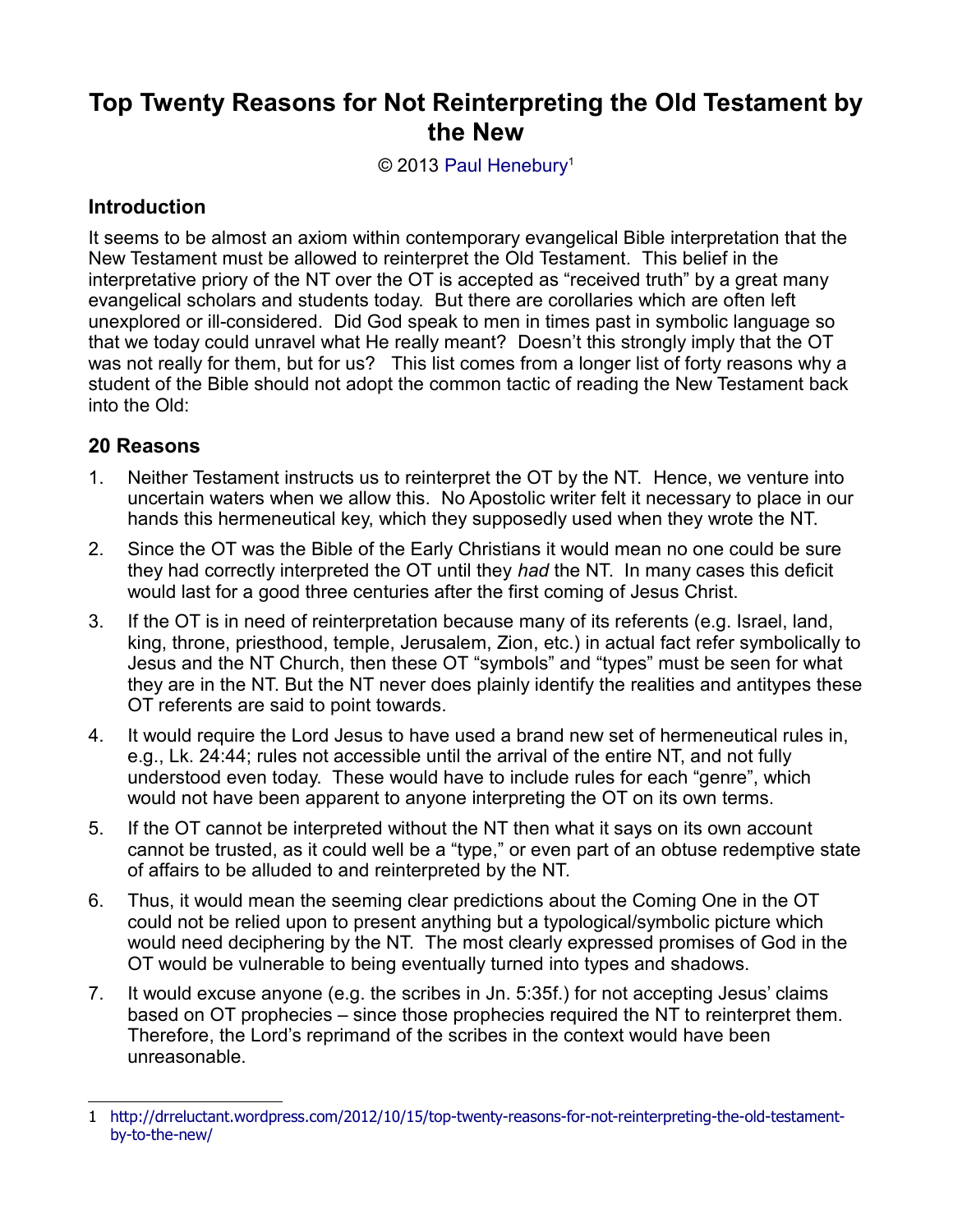## Top Twenty Reasons for Not Reinterpreting the Old Testament by the New

- 8. Any rejection of this, with a corresponding assertion that the OT prophecies about Christ *did* mean what they said, would create the strange hermeneutical paradox of finding clear, plain-sense testimony to Christ in the OT while claiming the OT cannot be interpreted without the NT. One could not maintain this position without calling the whole assumption under review.
- 9. The divining of these OT types and shadows is no easy task, especially as the NT does not provide any specific help on the matter. NT scholarship has never come to consensus on these matters, let alone "the common people" to whom the NT was purportedly written.
- 10. If the Author of the OT does not mean what He appears to say, but is in reality speaking in types and shadows, which He will apparently reveal later, what assurance is there that He is not *still* speaking in types and shadows in the NT? Especially is this problem intensified because many places in the NT are said to be types and shadows still (e.g. the Temple in 2 Thess. 2 and Rev. 11).
- 11. This view imposes a "unity" on the Bible which is symbolic and metaphorical only. Hence, taking the Bible in a normal, plain-sense *should* destroy any unity between the Testaments. What we mean by "normal, plain-sense" is the sense scholars advocating this view take for granted their readers will adopt with *them*, which we would identify as "literal."
- 12. Thus, no unbeliever could be accused of unbelief so long as they only possessed the OT, since the apparatus for belief (the NT) was not within their grasp.
- 13. This all makes mincemeat of any claim for the clarity of Scripture. At the very least it makes this an attribute possessed only by the NT, and only tortuous logic could equate the word "perspicuity" to such wholesale symbolic and typological approaches.
- 14. A corollary to this is that the authority of the OT to speak in its own voice is severely undermined.
- 15. In consequence of the above the status of the OT as "Word of God" would be logically inferior to the status of the NT. The result is that the NT (which refers to the OT as the "Word of God") is more inspired than the OT, producing the unwelcome outcome of two levels of inspiration.
- 16. It effectively shoves aside the hermeneutical import of the inspired intertextual usage of an earlier OT text by later OT writers (e.g. earlier covenants are cited and taken to mean what they say in Psa. 89:33-37; 105:6-12; 106:30-31: 132:11-12; Jer. 33:17-18, 20-22, 25-26; Ezek. 37:14, 21-26). God is always taken at face value (e.g. 2 Ki. 1:3-4, 16-17; 5:10, 14; Dan. 9:2, 13). This sets up an expectation that covenant commitments will find